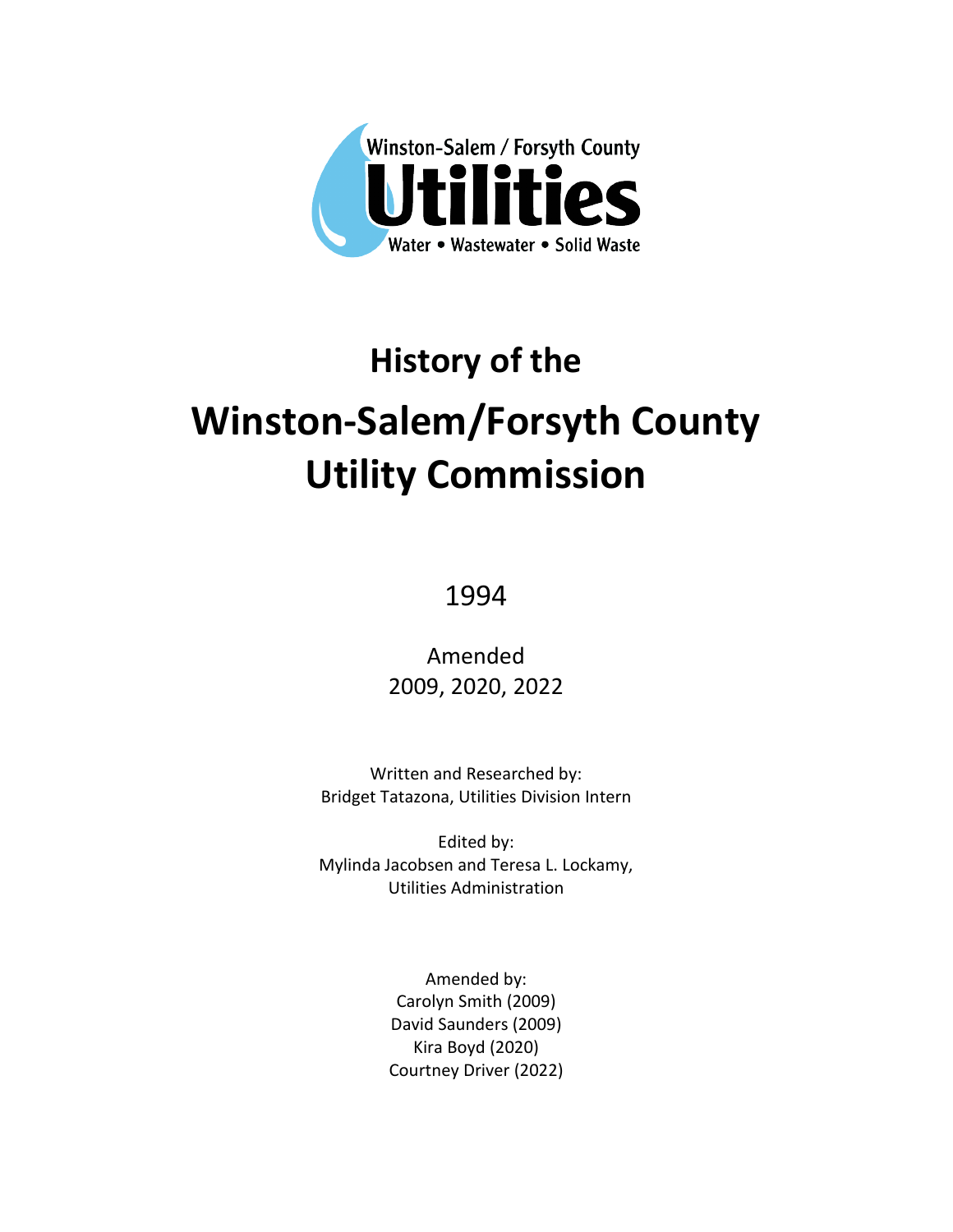# **FORWARD (Written in 1994)**

The following pages document the history of the City/County Utility Commission of Winston-Salem and Forsyth County. It begins with the formation of the Commission in 1976, describing events and individuals who have contributed to its creation and growth.

What this glimpse does not capture is the dramatic sense of empowerment to staff members by the Utility Commission. In the early days of the Commission, I was a frequent visitor to John Watlington's office where he so clearly stated the expectations he had for the Commission. His confidence, trust and support were very clearly given. Although not spoken, it was just as clear that failure was not an option. Other commissioners, especially that first group of committee chairmen, were smart, hardworking business people who made tough decisions which created the opportunity for us to accomplish heights beyond our expectation. It is this contribution by former Utility Commission Members that has positioned the organization to be one of the few AAA bonds rated public utilities in the United States.

This community is indebted to those members who have given their energy and commitment to create the successful organization we have today. Moreover, the staff is grateful for the leadership provided by former Commission Members, as well as their contributions to staff's professional development.

It is important to appreciate the legacy inherited from those who worked so diligently to build a solid foundation for the City/County Utility Commission. It is equally important to appreciate today's Commissioners who continue the pursuit of excellence.

> P. W. Swann Assistant City Manager/Public Works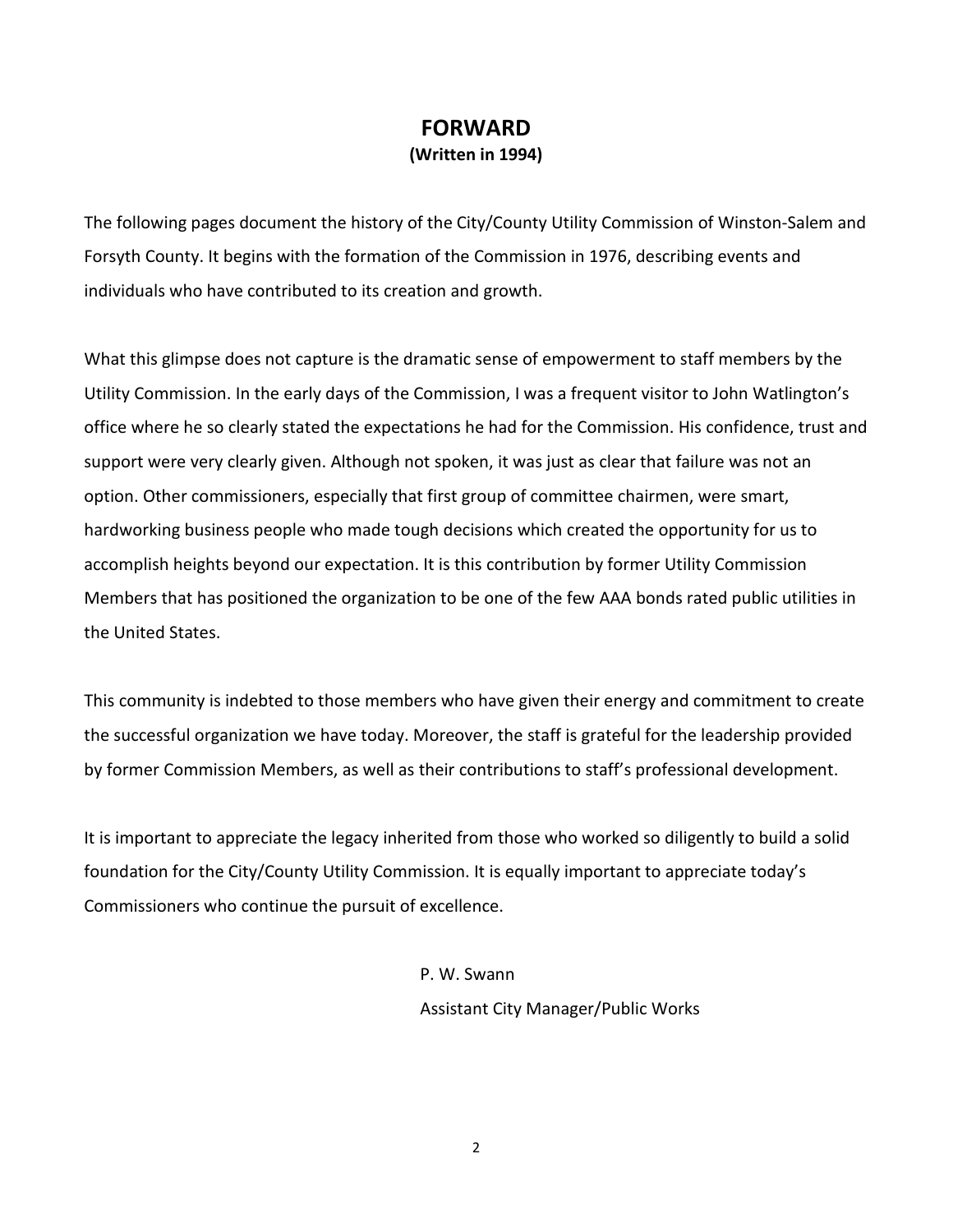# **TABLE OF CONTENTS**

**I.** Executive Summary

> **II.** Introduction

**III.** Murmurs of Consolidation

**IV.** Consolidation Agreement

> **V.** Milestones

**VI.** Legacy of the Utility Commission

> **VII.** Financial Successes

> > **VIII.** Future Plans

**IX.** Conclusion

**X.** Appendix

**XI.** Bibliography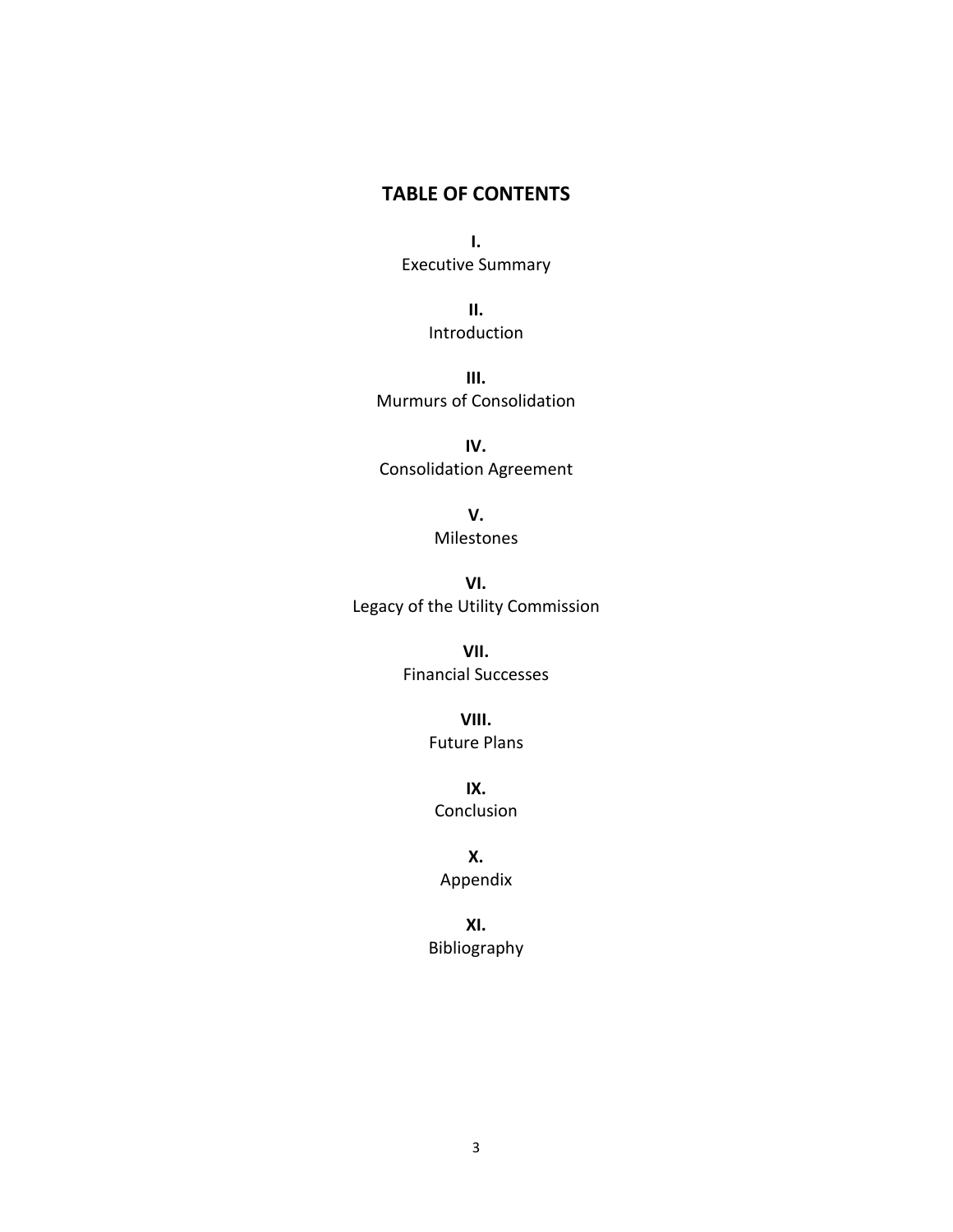# **EXECUTIVE SUMMARY**

**I.**

#### **1778-1994**

In 1778, the Village of Salem installed 332 wooden rods of water pipes. The cost of these pipes was approximately \$2,000.00 and the average citizen compensated the village at a rate of 9 pence per four weeks, regardless of the usage. Later, these wooden pipes were replaced with clay and still later the pipes were replaced with iron and a cistern in an attempt at providing the best possible service. This glimpse of the area's oldest utilities management shows how service was a primary issue for local governing officials. The desire to serve constituents effectively and efficiently was an important value back in 1778 that remains today. By the mid-1970s, City of Winston-Salem and Forsyth County Officials were faced with considerable water and wastewater service challenges. Thus, consolidation of the two separate water systems became an option to consider.

Beginning in the mid-1960s, City and County leaders begin talking about consolidation. This need was confirmed by an engineering firm, Piatt and Davis, who was hired to review the situation and the demographics. They recommended that all water and wastewater services be placed under a single authority that would not necessarily be identified with the county or a municipality. From this recommendation, committees were formed but talks stalled until late 1973 when a new committee was established. This group was faced with the subject of timing, because by then, there was no doubt that consolidation would occur. Discussions continued through various committees and negotiations. In April1976, an abruptly called special meeting brought the issue to a close. Consolidation was approved, albeit by a very narrow margin. Along with consolidation came provisions such as the following: 1) the facilities would be owned by the City, 2) the City would pay the utility debt of the County, 3) the City would provide water and wastewater services to the consolidated area, 4) utilities would operate on an enterprise fund, and most importantly, 5) the formation of the City/County Utility Commission.

Soon after its formation, the Commission had to deal with many major projects that soon became milestones for the organization. The first major project was the 201 Plan. This plan was in response to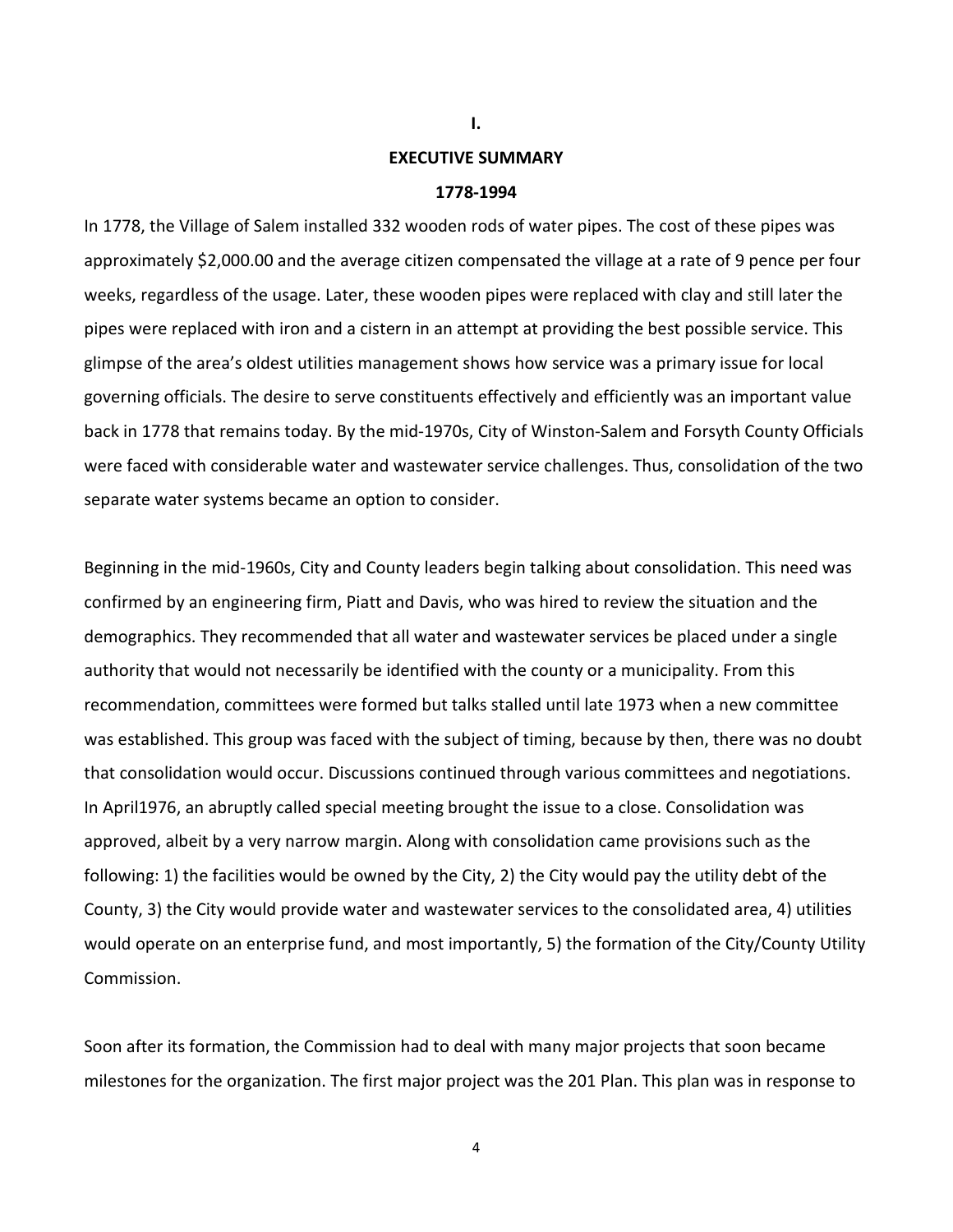EPA mandated legislation that required public utilities to better clean the wastewater being discharged into raw water sources. Unlike many other public utilities, the Commission had been studying this issue and was able to submit its 201 Plan in a timely fashion. Consequently, the City/County Utility Commission received a grant from the EPA which paid for 75% of the \$70 million environmental improvements. These included sewer line and wastewater plant improvements, construction of new lines, construction of the Muddy Creek Wastewater Treatment Plant, and a regional laboratory and maintenance building at the Archie Elledge Plant.

Another milestone came in 1990 when the City/County Utility Commission assumed responsibility for the Solid Waste Disposal Management Program. A Citizen Task Force was formed and based on their recommendations, the City/County Utility Commission began to operate a comprehensive Waste Management System that included aggressive long-term plan for waste disposal and funded curbside recycling for the City of Winston-Salem as well as many other recycling/ waste reduction programs.

Historically, the City/County Utility Commission has had the privilege of excellent leadership that takes their volunteer positions very seriously. In response, staff has acted with a willingness to serve the Commission conscientiously. The staff and Commission members have combined efforts to produce a successful organization that benefits the entire community. Many industrial customers such as R. J. Reynolds, Lee Jeans, Corn Products and Stroh Brewery have benefited from the sound management principals of the Utility Commission.

The Commission has governed the Utilities Department in a manner that has allowed the unit to grow. Consequently, the Department has plans for the future with many of the projects underway. In the past three decades, the Utility Commission has added one new wastewater treatment facility; the Lower Muddy Creek Wastewater Treatment Plant performed two major upgrades to the Archie Elledge Wastewater Treatment Plant, and has constructed a new preliminary treatment facility and influent pump station there. The Utility Commission has also added one new raw water supply intake on the Yadkin River and 25 Million Gallon per day water treatment facility, the Swann Water Treatment Plant, The list of other projects includes the refurbishment the R.W. Neilson Water Treatment Plant, and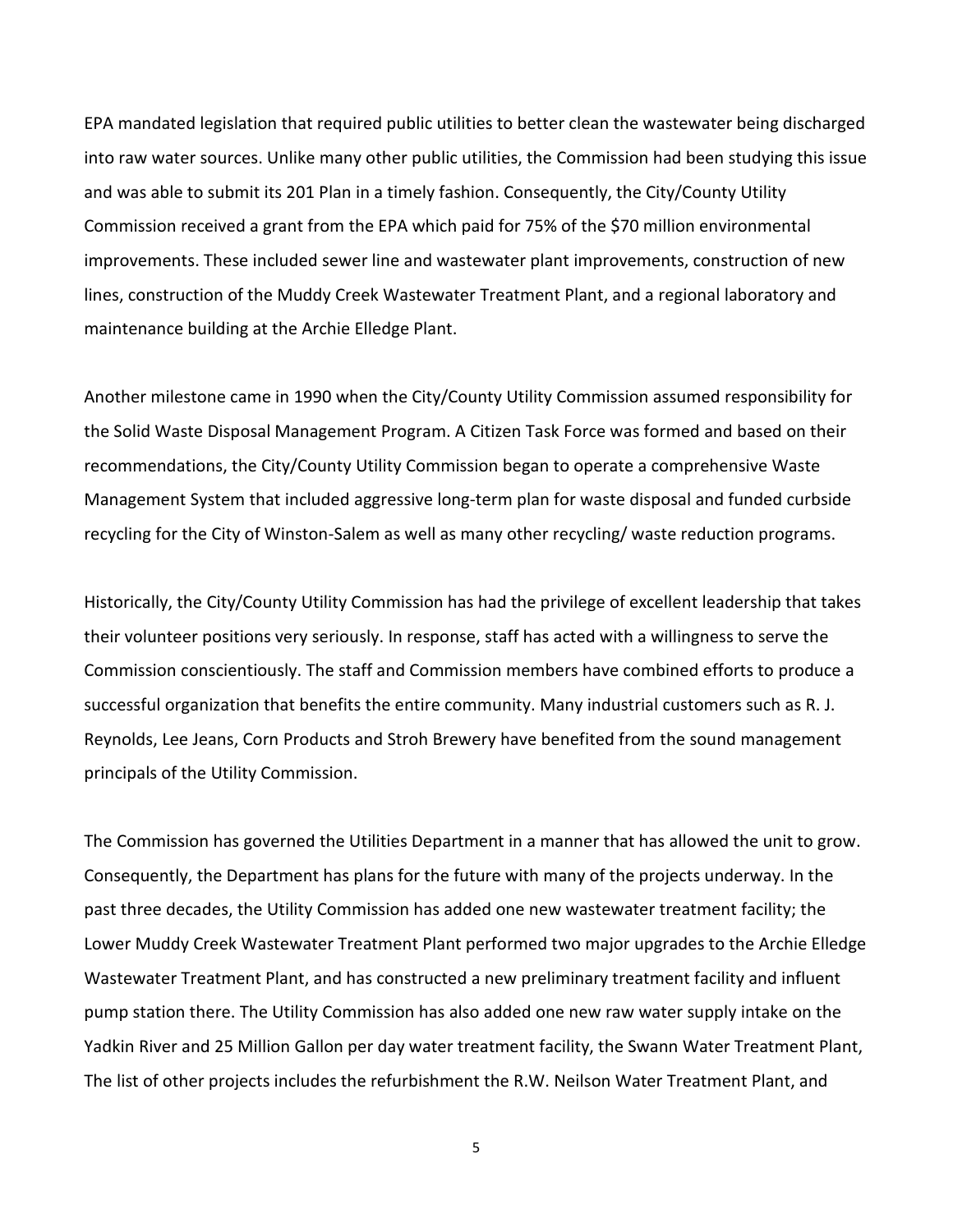completely replacing the RA Thomas Water Treatment Plant near downtown Winston-Salem. In addition to these major plant facilities, the Commission has provided for the long-term management of its wastewater treatment residuals by implementing a phased approach to biosolids management, culminating in the construction of a biosolids dryer facility in 2008. This facility will meet the systems biosolids disposal needs for the next 20 years.

Faced with aging infrastructure in the water distribution and wastewater collection piping systems, the Utility Commission began focusing on pipeline rehabilitation in 2004. Since then, over 25 million dollars has been invested in pipeline rehabilitation to insure the longevity of the systems for future generations. In 2016, the Utility Commission approved the implementation of the Collection System Improvement Program. The purpose of this program, currently entering into its fifth year, is to optimize the operations and maintenance of the Utilities wastewater collection system through operational improvements and the prioritization and delivery of capital improvement projects. The program is projected to last a total of seven years. The success of the program is evident, as in fiscal year 2019, the Utility reported its lowest number of sanitary sewer overflows (SSOs) to date.

The Solid Waste Disposal Program has performed long range master planning for Forsyth County and all eight municipalities within the county under the guidelines of the North Carolina Division of Environment and Natural Resources for 10 Year Solid Waste Management Plans. In performing its duties to provide long range planning and solid waste management, the Utility Commission has served its neighbors in a regional capacity. Beginning in 1999 it expanded the Hanes Mill Road Landfill providing an additional 30 years of landfill capacity for the local service area. In addition, the Commission has built and operated the Old Salisbury Road Construction and Demolition Landfill on the southern reaches of the service area and has acquired land to provide additional capacity on the northern side of the service area. The Overdale Road Yard Waste Facility opened in 1993 in response to Yard Waste being banned from the Landfill. In 2007, the Forum 52 Yard Waste Facility opened.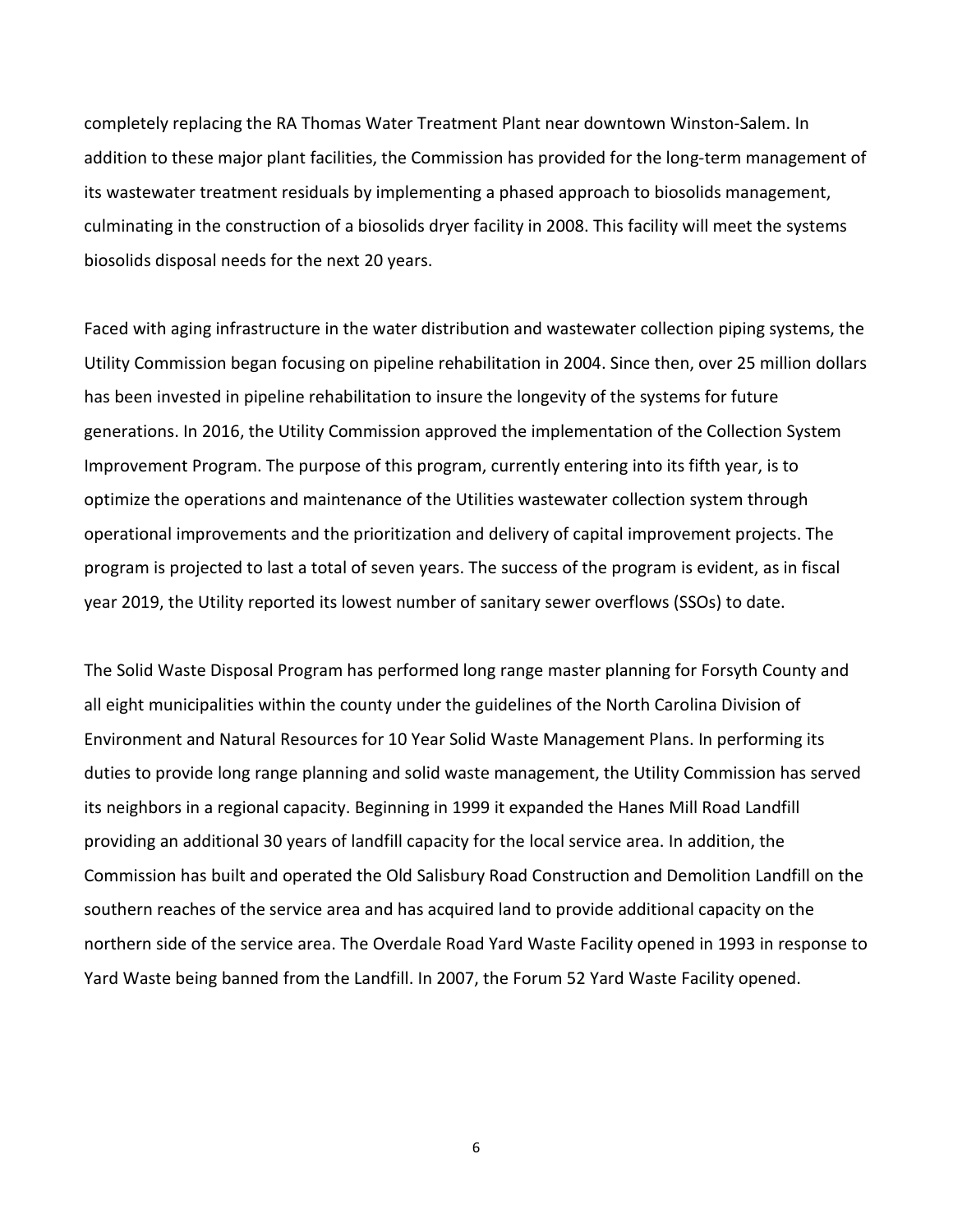The City/County Utility Commission and City/County Utilities rebranded in 2019. The name of the department changed to Winston-Salem/Forsyth County Utilities, thus changing the name of the Utility Commission to Winston-Salem/Forsyth County Utility Commission.

The Winston-Salem/Forsyth County Utility Commission is an organization with the vision and leadership to serve the Winston-Salem and Forsyth County community well into the future. The Commission is committed to professional management of environmental, financial, and human resources.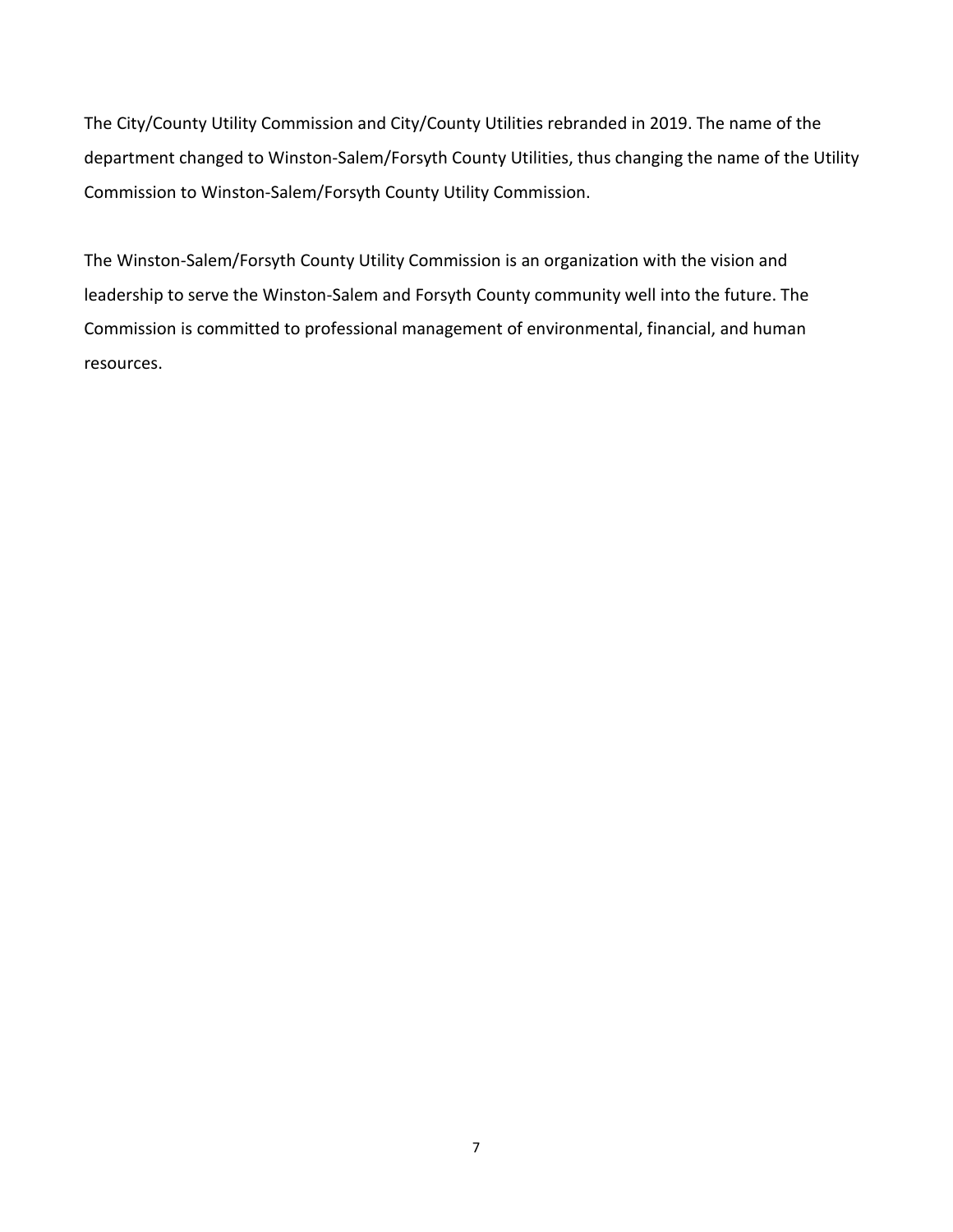**II.**

# **INTRODUCTION**

"January 5, 1778-Br. Triebel and Strehle went today to the English settlement to cut logs suitable for water pipes". (Neilson, 35) In December of the same year the Village of Salem installed 332 wooden rods of water pipes, costing over \$2,000.00. The average citizen of Salem was expected to help with the upkeep of this system by paying 9 pence per 4 weeks, regardless of how much water they used. As the town grew, so did the demand on water, which resulted in the need for better pipes.

In the book, A Historical Account of the Water Supply Systems of Salem and Winston 1752 to 1913, these are numerous diary entries that illustrate the quality of pipes during that time. One entry reads, "May 31, 1791… President Washington visited out water works and gave his approval of them and the service it gives". (Phillips, 7) Although the water system worked, there were problems. The major problem was the short ground life the wooden logs had, which resulted in leaks and the lack of water pressure or the delivery of water at all. By 1806, Br. Crist suggested that clay pipes should be used to replace the wooden ones. There is evidence that clay pipes were used but an extensive replacement program did not occur at that time. (Phillips, 8)

In 1828, a Committee was established to examine the water shortage and how water could be distributed more effectively. The committee's report, "proposed to use the free spring at Br. Theodore Shulz water-works leading the water to his line and Br. Benzion's bottom garden and there the water can be taken in a direct line to a point in front of the house of Theod. Shulz, the highest place in town, and can from there be distributed. Iron pipes to be used from the wheel to the cistern" (Note: a cistern is an artificial reservoir for storing liquids, especially water). (Phillips 9)

This brief look into the earliest form of public utilities management for the local community gives some insight into what officials of the City of Winston-Salem and Forsyth County faced in the 1970s when considering consolidation of the County's and City's Water System. Like the early citizens of Salem, City and County officials both wanted to serve their communities well in service and in cost, and so the seed of a consolidated system was sown in Forsyth County in the late 1960s.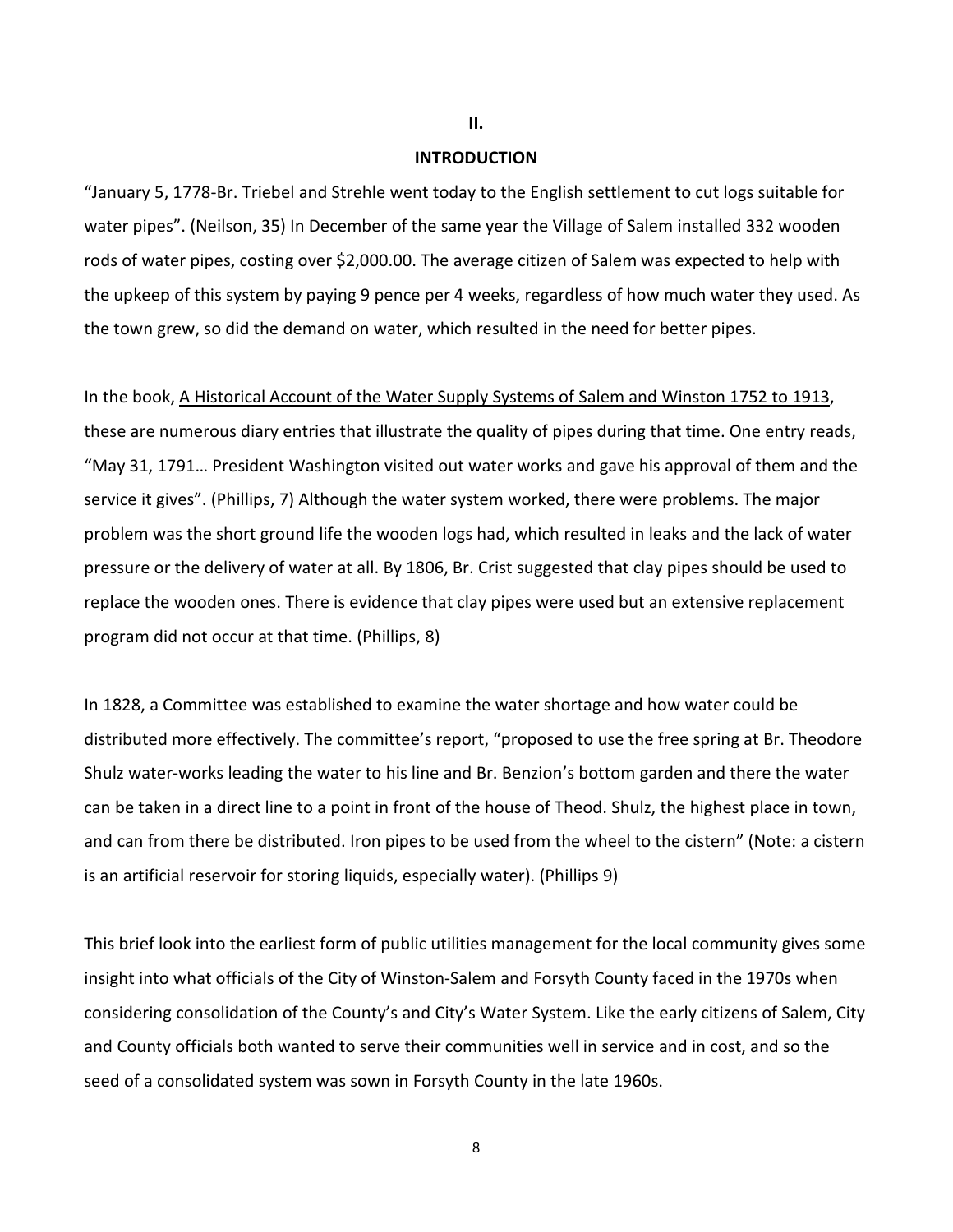## **MURMURS OF CONSOLIDATION**

**III.**

County and City leaders began talking about consolidation as an alternative to the two existing Public Water Systems. The need for consolidation was confirmed by an Engineering Firm in 1965, Piatt and Davis & Associates of Durham, who was hired to review the projected population growth in the area. The Engineering Firm concluded "that the nature of Forsyth County and its growth pattern are such that possibly another approach would be preferable to the present methods of providing services, and that all water and wastewater services be placed under a single authority". (Piatt & Davis, 6) Piatt and Davis further recommended, "The authority would not be identified necessarily with the County or a Municipality, but could be a separate entity". It was the Piatt and Davis report that generated initial discussions of the City/County Utility Commission.

From this recommendation, a Committee was jointly established by Fred D. Hauser, who was then Chairman of the Forsyth County Board of Commissioners, and the Mayor of Winston-Salem, M. C. Benton. Both the City and the County placed four individuals on the Committee. (Sparrow, 12-10-65) the ninth member was Kernersville Mayor Roger Swisher. The County appointees were G. S. Coltrane, G. G. Reynolds, County Manage Robert Hauser, Jr., and Purchasing Agent and General Director of the County James B. Nowell. The City appointed members included Aldermen Floyd S. Burge and C. C. Ross, City Manager John Gold, and Superintendent of City Water Stanford E. Harris, Jr. The Goals for this group were to assess the consolidation proposal, to examine what sort of governing "authority" would benefit Forsyth County and actually determine, if at this time, a merger was feasible. (Sparrow 12-10- 65)

After six months of debate and discussion, City Manager John Gold made a controversial remark that "the County should build a Water System so that they have something to consolidate". (Winston-Salem Journal 3-22-66) this remark proved to be a splinter in the City's side for quite some time. The controversial remark was perhaps spoken in haste, but nonetheless had some validity. The County was undeveloped with sparse water lines. The goal for the County was to develop the water lines and then tap into the City's system.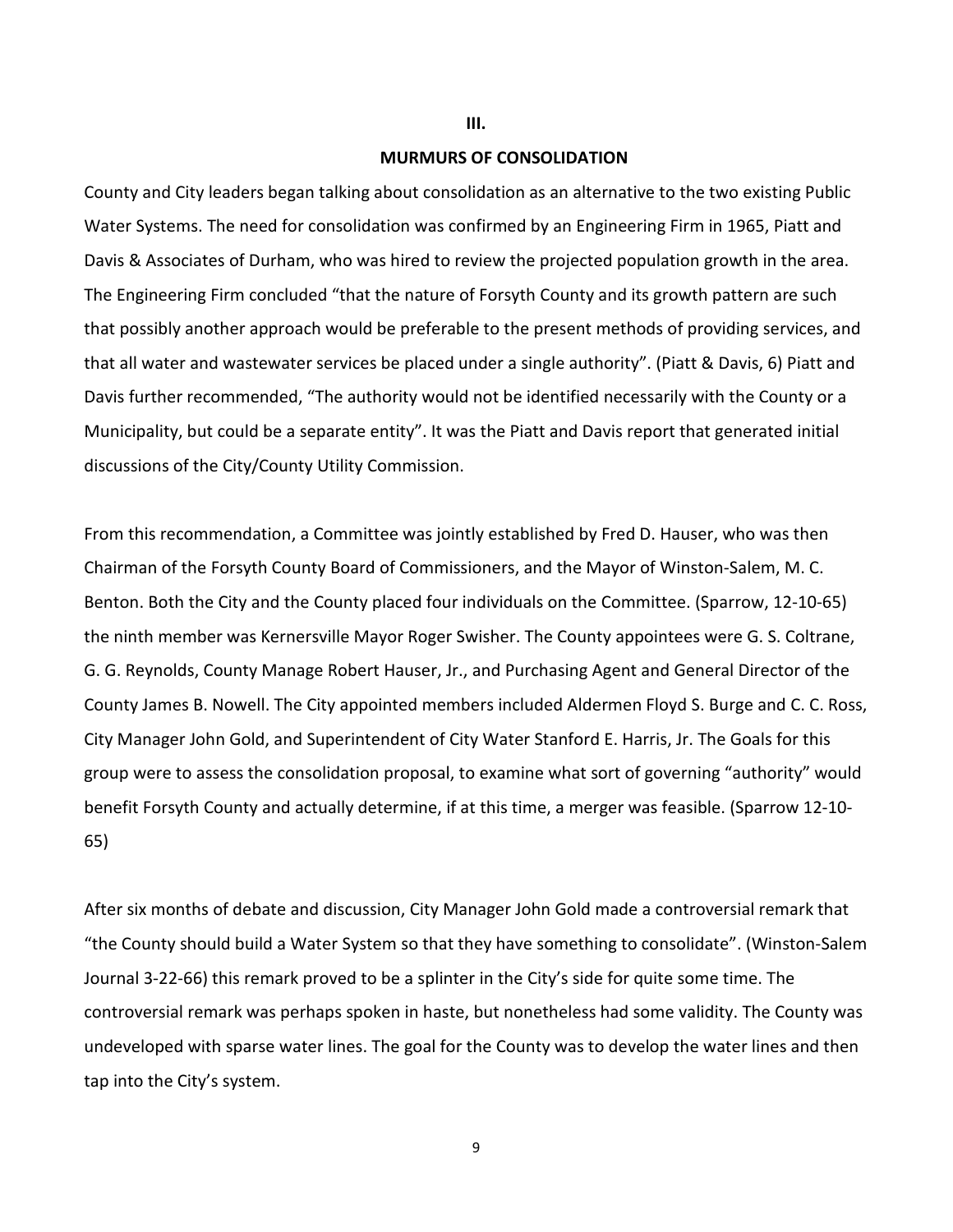The talk of consolidating the City and County Water Systems stalled until late 1973. An article appeared in the *Winston-Salem Journal* on November 29, 1973 entitled, "Water/Sewer Study Starts Friday". The article announced a new committee. Members to the committee were appointed as before, with fair representation from both the City of Winston-Salem and Forsyth County. Appointed by the Winston-Salem Board of Aldermen were Director of Hanes Dye and Finishing Company, Joel A. Weston, Sr.; Vice President of Wachovia Mortgage Company, Sterling A. Spainhour; and the Manager of Westinghouse, Alan J. Melinger. The Forsyth County Commissioners appointed Director of Western Electric Company, H. J. Shultz; a Lumber Company Executive from Rural Hall, Burke E. Wilson; and Fred D. Hauser, a former Chairman of the Forsyth County Board of Commissioners. (Hore, 12-4-73) The final member of the group was George S. Coltrane of Kernersville. Fred Hauser was chosen to serve as the Chairman of the group because he had dealt with the consolidation talks in 1965. This group was faced with the subject of timing of consolidation, since by this time; there was no question that it would occur. (Hoar, 11-29-73)

Discussions regarding the details of the consolidation agreement bounced through various committees of both the City and County for several months. Negotiations on specifics took some time. Discussions of a consolidated water system came to a head at an abruptly called special meeting of the Forsyth County Commissioners and the Winston-Salem Board of Aldermen in April of 1976. The meeting was called to vote on a final agreement, designated to create a unified Public Water System. The Commissioners and the City Aldermen voted in separate sessions, with the agreement being passed in a 3-1 vote and 5-4 vote, respectively. With the close vote on the consolidation issue, it quickly became apparent that opposition to some critical sections of the agreement still existed for both elected officials and citizens alike. This lack of agreement came as a surprise to many because all involved had previously appeared satisfied with negotiations. One figure in particular, Alderman Richard N. Davis, was a vocal opponent. He argued that the terms of this agreement had been changed to the City's disadvantage and the Aldermen had no control over what would be decided. He preferred an earlier proposal that gave the Board of Aldermen final approval over all actions of the appointed commission. (Hoar and Slater, 4-21-76)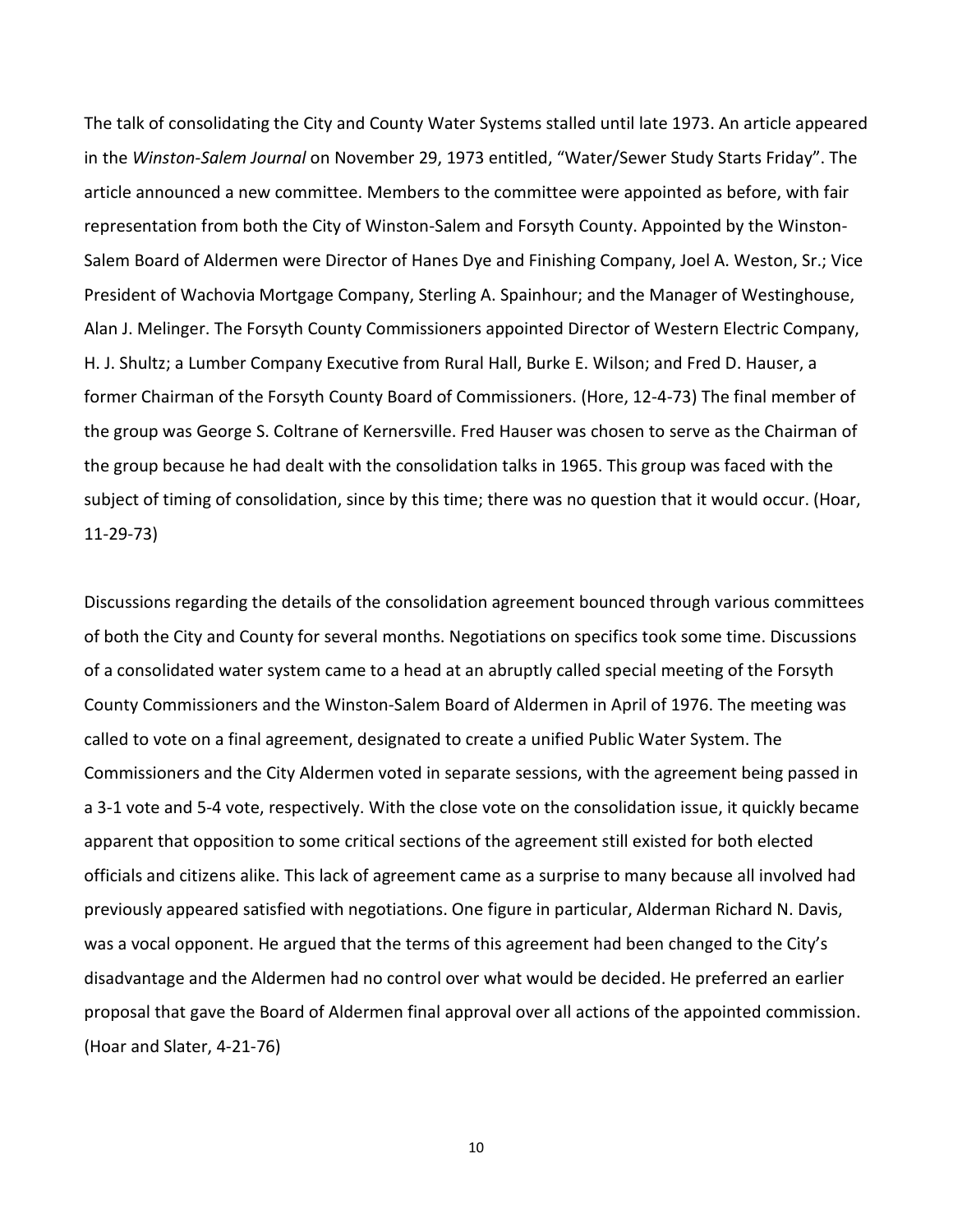Concerns were also expressed by a number of citizens present at the special meeting. Their concerns were of a slightly different interest. One issue expressed was that an appointed committee would not listen to the people or care about how issues affected the community. Others worried that the Board of Aldermen and the County Commissioners would not take their job of appointing outstanding community leaders to the consolidated commission seriously. Citizen Sue Drummond, also wife of County Commissioner David L. Drummond, was quoted by the Winston-Salem Journal at the County Commissioners meeting as saying, "The Board, including my husband, does not have a good record of appointing people to various citizen's Boards and Commissions. Nearly all appointees are Democrats, most are men, and many are not qualified". Mrs. Drummond went on to say that she has done some eavesdropping and has heard frantic last minute calls among the Commissioners trying to fill appointed positions. She asked, "Will the Utility Commission be any different?" (Hoar, 4-21-76)

In spite of the controversy, in the spring of 1976, the City of Winston-Salem and Forsyth County followed in the footsteps of other North Carolina Cities, such as Greensboro and Charlotte, and created a consolidated City/County Water and Wastewater System. The consolidation was officially effective July 1, 1976 (Hoar, 4-21-76).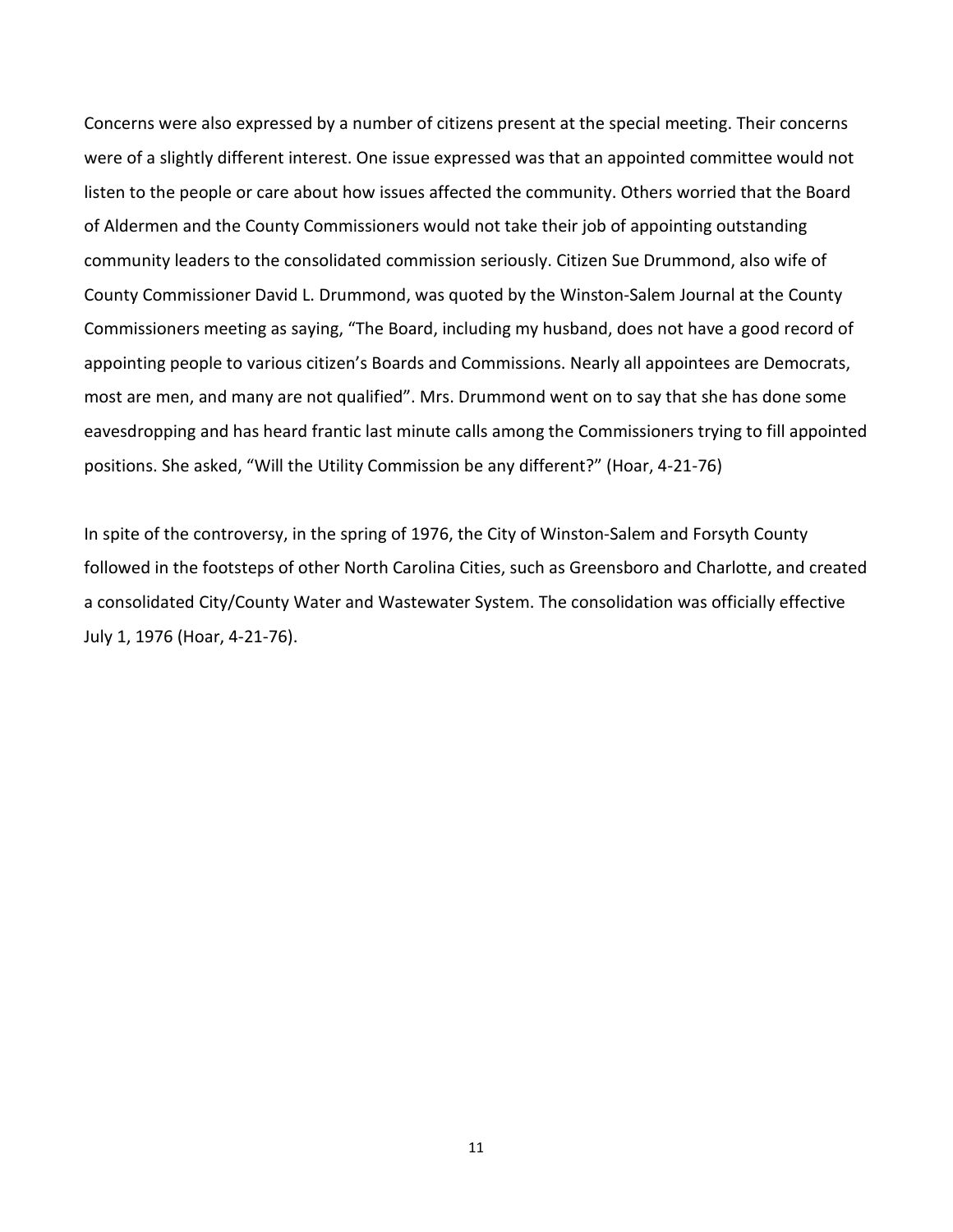## **IV.**

# **CONSOLIDATION AGREEMENT**

The agreement to consolidate the public utility facilities of Winston-Salem and Forsyth County contained several important provisions. Among them were: 1) both parties agreed that all facilities would be owned by the City, 2) the City agreed to pay the utility debt of the County, 3) the City agreed to provide water and sewage services to the consolidated area, and 4) all water and sewage operations would be financed through a separate utility fund. A fifth, and perhaps the most significant aspect to the merge, was the formation of the City/County Utility Commission (CCUC). Mr. William Hobbs, a former City/County Utility Commission Member, explained the main goal of Commission Members was to oversee the successful merge of water services, and make a unified system which was efficient in operation and cost. (Hobbs, Summer 94)

The first 11 members appointed were: Thomas H. Davis, Flake F. Steele, Jr., William D. Hobbs, William H. J. Schultz, Willie E. Grissom, Leonard E. Warner, Jack L. Covington, Martha Lowrance, G. S. "Sol" Coltrane, Joe L. Pinnix, and John F. Watlington, Jr., who served as Chairperson until his retirement in 1986. (City/County Utility Commission Minutes, 37) The City Aldermen and County Commissioners each appointed five members, with the eleventh member being appointed by the Mayor and the County Commission Chairperson. This member would serve as the City/County Utility Chairperson.

Along with the formal provisions, there was also an understanding that the City/County Utility Commission would be run as a private enterprise. Therefore, the people placed on the Commission would represent no special interest groups, and all operations were to be financed by revenue generated from the services provided, not tax money.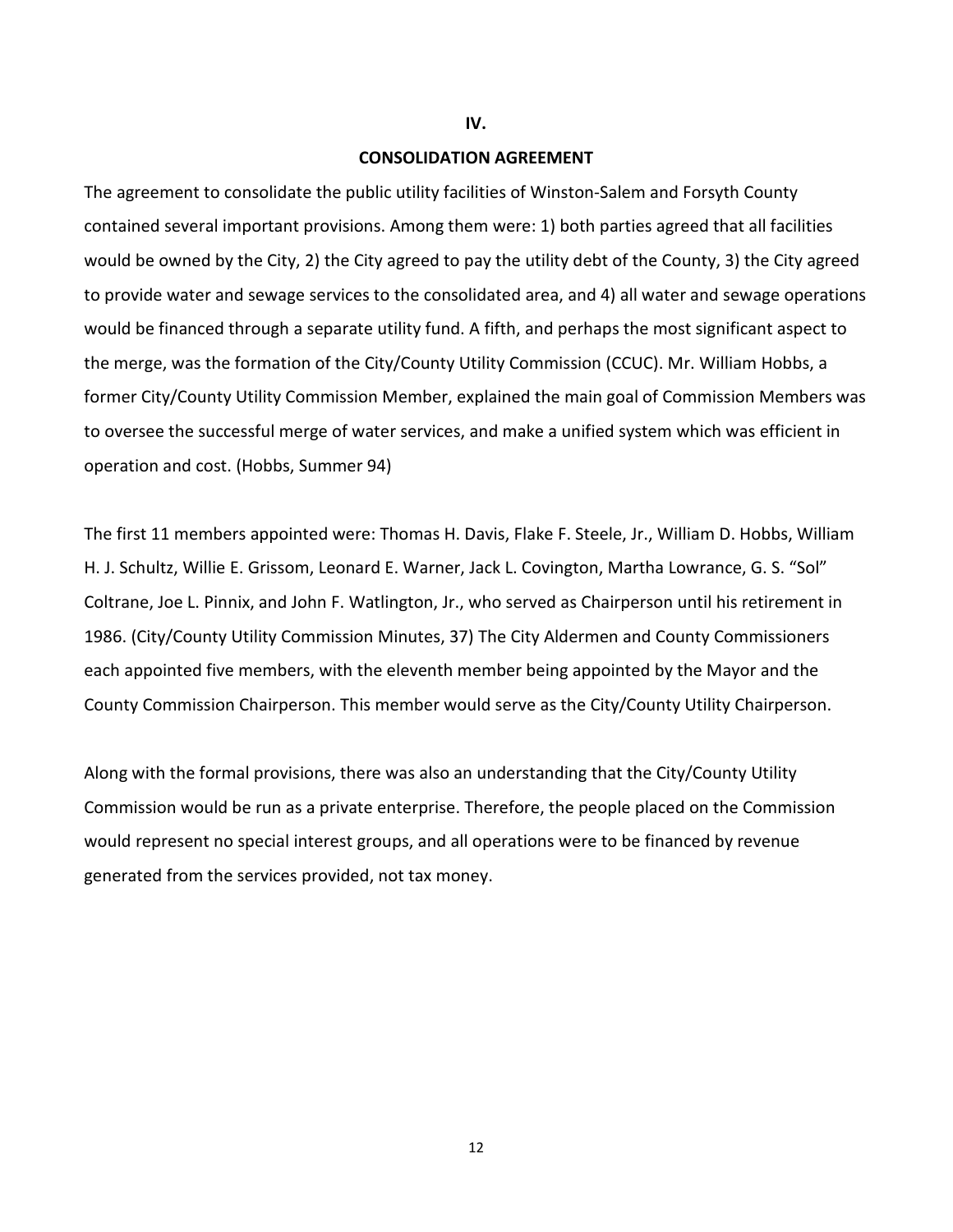## **V.**

# **MILESTONES**

Soon after its formation, the Utility Commission embarked upon the most significant infrastructure capital building project to date. In 1972, federal legislation was passed that required public utilities to better clean the wastewater being discharged into rivers, streams or other raw water sources. The Federal Government offered grant money administered by the Environmental Protection Agency to assist with this point source clean up. To qualify for the grant money, each public utility had to conduct an extensive study to determine specific problems, methods to remedy them and a timetable for completion. This document became known as a 201 Plan. Fortunately, Utilities staff had already completed this research and was all but ready to process. However, at that time, the Utility Commission had insufficient funds to pay for all the projects needed. Because many other North Carolina public utilities had not prepared their 201 Plans in time, the City/County Utilities Division was able to submit its plan and receive \$70 million in EPA grant money. The EPA grant money paid for 75% of the designated environmental improvements, leaving the State and City/County Utility Commission to pay the remaining 12.5% respectively. The \$70 million improvements were spent on the following projects:

| $\bullet$ \$7.2 million | Connected Town of Kernersville's Sanitary Sewer System |
|-------------------------|--------------------------------------------------------|
|                         | Archie Elledge Wastewater Treatment Plant              |

- \$5.5 million Major improvements at the Archie Elledge Wastewater Treatment Plant
- \$2.0 million Construction of Regional Laboratory and Maintenance Building at Elledge to serve Wastewater Treatment Plants
- \$2.3 million Inspections and repairs of existing sewer lines to reduce infiltration and inflow.
- \$3.0 million Construction of new sewer lines.
- \$50.0 million Construction of the Muddy Creek Wastewater Treatment Plant. (Hoar, 2-24-82)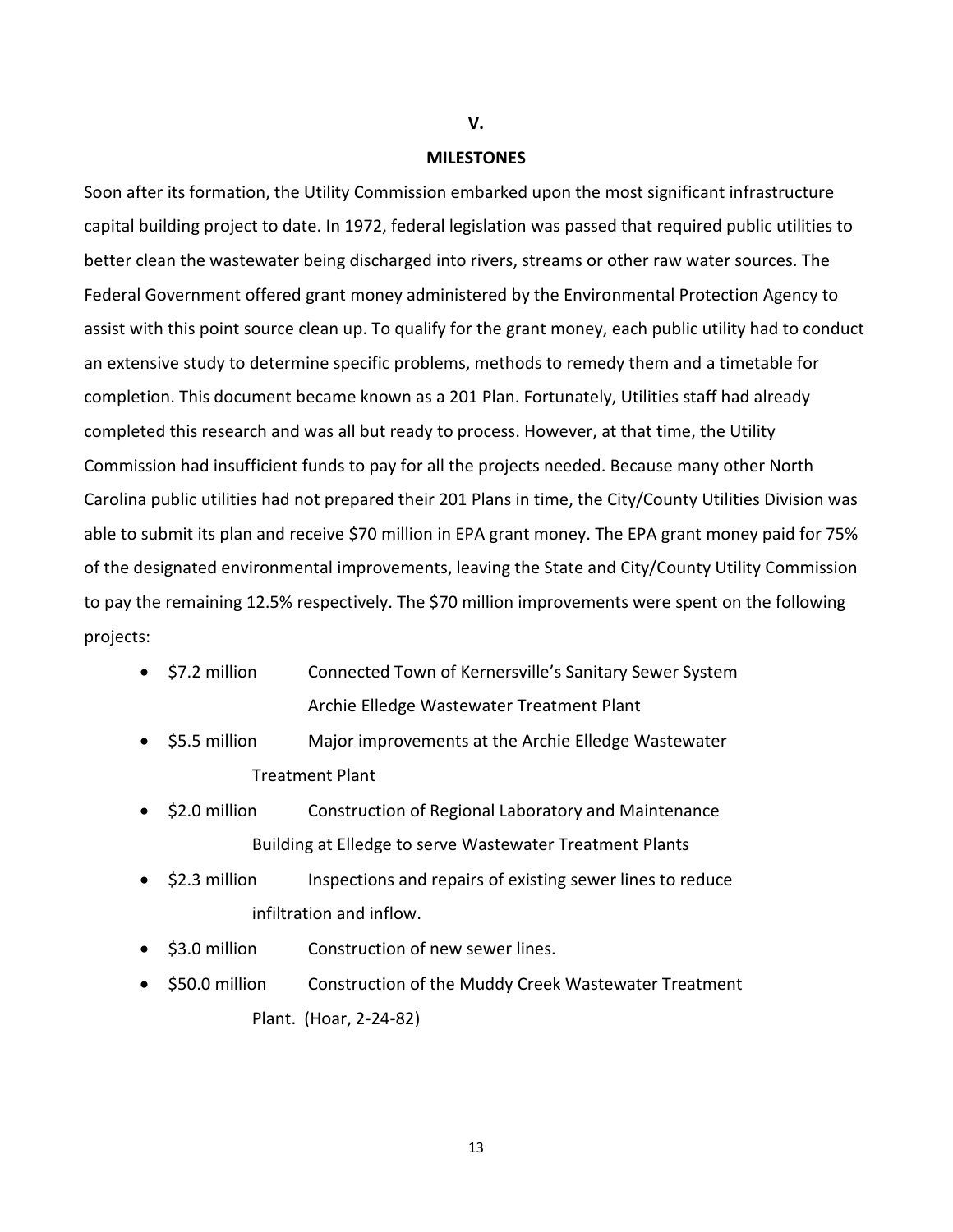As the era of EPA funding closed out on the 1980s other funding sources were identified by the Utility Commission. In 1988, the Utility Commission began using revenue bonds to fund most of its Capital Improvement needs. Many other projects that have been constructed by the Utility Commission and funded by Revenue Bonds issued by the City of Winston-Salem include:

- \$30.7 million The 1991 odor abatement project at the Elledge Wastewater Treatment Plant
- \$15.3 million The 1996 upgrade of the Lower Muddy Creek Wastewater Plant
- \$3.0 million The 1998 Phase 1 modernization of the R W Neilson Plant
- \$84.4 million The 2002 25 MGD North West Water Treatment Plant Dam and Intake (renamed to the Swann Water Treatment Plant in 2010)
- \$6.5 million The 2003 Biosolids dewatering facility
- \$30.8 million The 2006 Biosolids Dryer Facility
- \$65.3 million The 2008 replacement of the Thomas Water Treatment Plant
- \$60.5 million The 2008 relocation and upgrade of the Archie Elledge Wastewater Treatment Plant Headworks
- \$124 million The 2015 South Fork Critical Improvements Program including the Muddy Creek Consolidated Influent Pumping Station and several capacity related projects to the wastewater collection system
- \$ 121.9 million The 2021 Neilson Water Treatment Plant Modernization Project

In the late 1980s, a Citizen Task Force was appointed to weigh the pros and cons of consolidating the City's and County's Solid Waste Disposal Operations into a Single Operation. The 1990 report assessed present and future waste disposal issues and recommended a Waste Management Plan.

The primary outcomes of the Task Force efforts were:

- The Technical Sub-Committee made two recommendations; to institute solid waste recycling efforts, and to work on consumer waste reduction.
- The Finance Sub-Committee, keeping increased recycling efforts in mind, advised the compensation for public recycling efforts.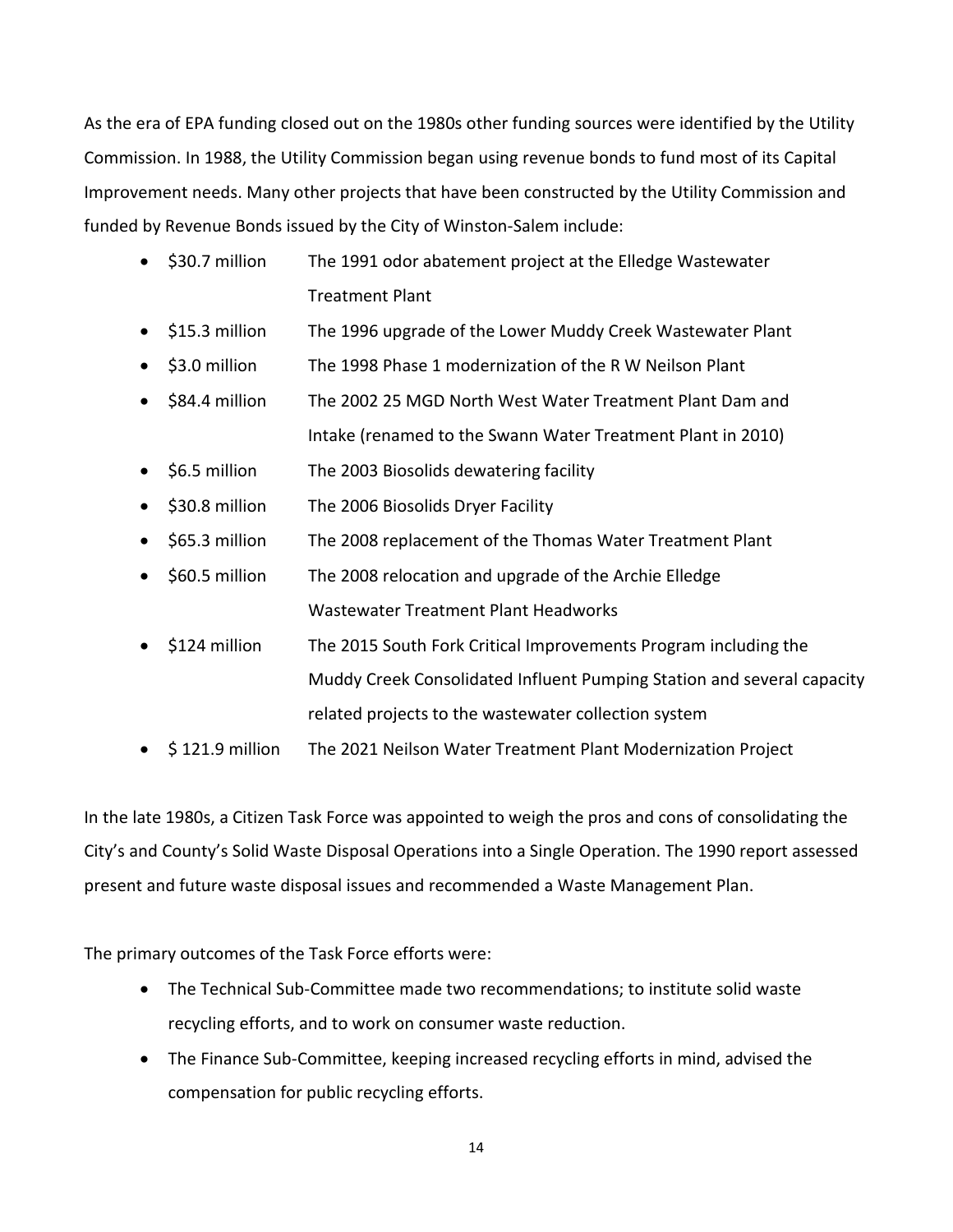- The Public Awareness Sub-Committee suggested that a Public Relations Firm be hired to communicate the City's recycling efforts to the public.
- The Organizational Sub-Committee made the key recommendation that the "County-Wide Solid Waste Management Authority should be put under the auspices for the City/County Utility Commission" (Report of the City/County Task Force on Solid Waste Disposal p.25).

The Utilities Department considered the recommendations of the Task Force and instituted a comprehensive Waste Management Program. This Program included funding a City-Wide Curbside Recycling Program and long-term planning for Solid Waste Disposal in Winston-Salem and Forsyth County. The enterprise operation for water and wastewater proved such a success that it became the impetus for the addition of the Solid Waste Disposal Program as an enterprise fund in 1988 to the City/County Utility Commission's responsibility.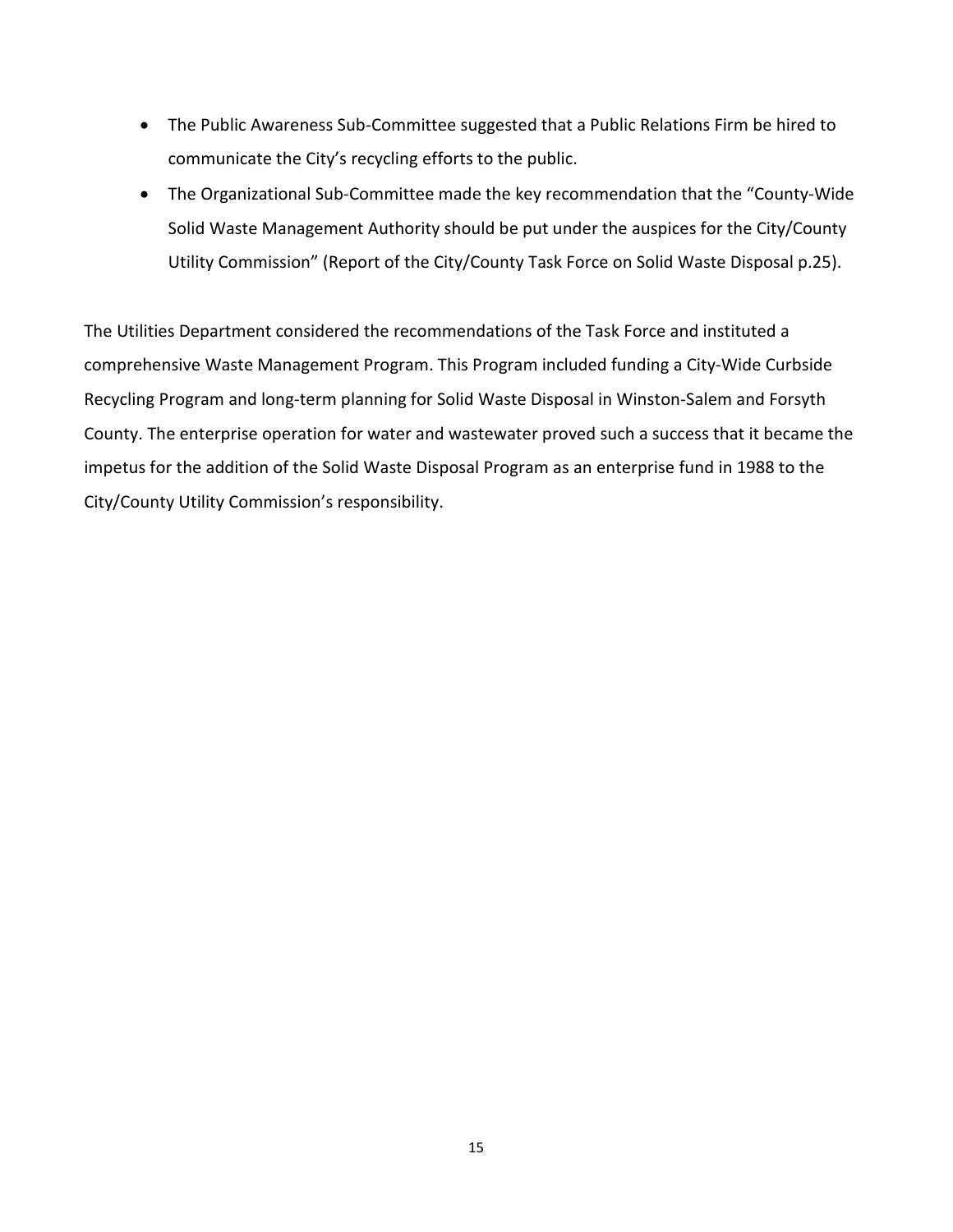#### **VI.**

# **LEGACY OF THE UTILITY COMMISSION**

The most significant facet to the Winston-Salem/Forsyth County Utility Commission's success is the quality of membership, leadership and support the group has been able to acquire. The early Commission Members achieved the goals for consolidation and efficient operation of the water and wastewater systems. The success of this organization can be attributed to the quality of the people that served on the Winston-Salem/Forsyth County Utility Commission. When the Commission was first formed, the City and County both saw the benefits of appointing people who have venerable personalities and who could work in a team effort. The Senior Staff Member to the Utility Commission, Assistant City Manager/Public Works, Mr. P. W. Swann, emphasized the importance of obtaining community leaders to serve on the Utility Commission; "They give instant credibility that brings honor to the Commission" (Swann, 94), This frame of mind continues to draw people to serve on the Commission. No person has turned down the opportunity to work on the Utility Commission since its formation.

When looking at the achievements of the Utility Commission, it is important to highlight the leadership of Mr. John F. Watlington. He is the former City/County Utility Commission Chairperson who served for ten years and made a bold impact during the formative years of the organization. Mr. P. W. Swann, Assistant City Manager/Public Works, recalled the impact Mr. Watlington had on people and situations, "Mr. Watlington made it clear that the City/County Utility Commission would be run according to the original provisions and as a private enterprise, minus political interference". This leadership also allowed a highly effective support staff to evolve. Dr. Manson Meads, who succeeded Mr. Watlington as Commission Chairperson, emphasized the significant support the Commission received from Assistant City Manager/Public Works, Mr. P. W. Swann and Utilities Superintendent, Mr. Thomas Griffin. The Staff quickly discovered how seriously the City/County Utility Commission members took their volunteer responsibilities, and responded with a willingness to serve the Commission conscientiously. The delicate balance of members and supporting staff has been vital to the success of the City/County Commission. (Meads, Summer 94)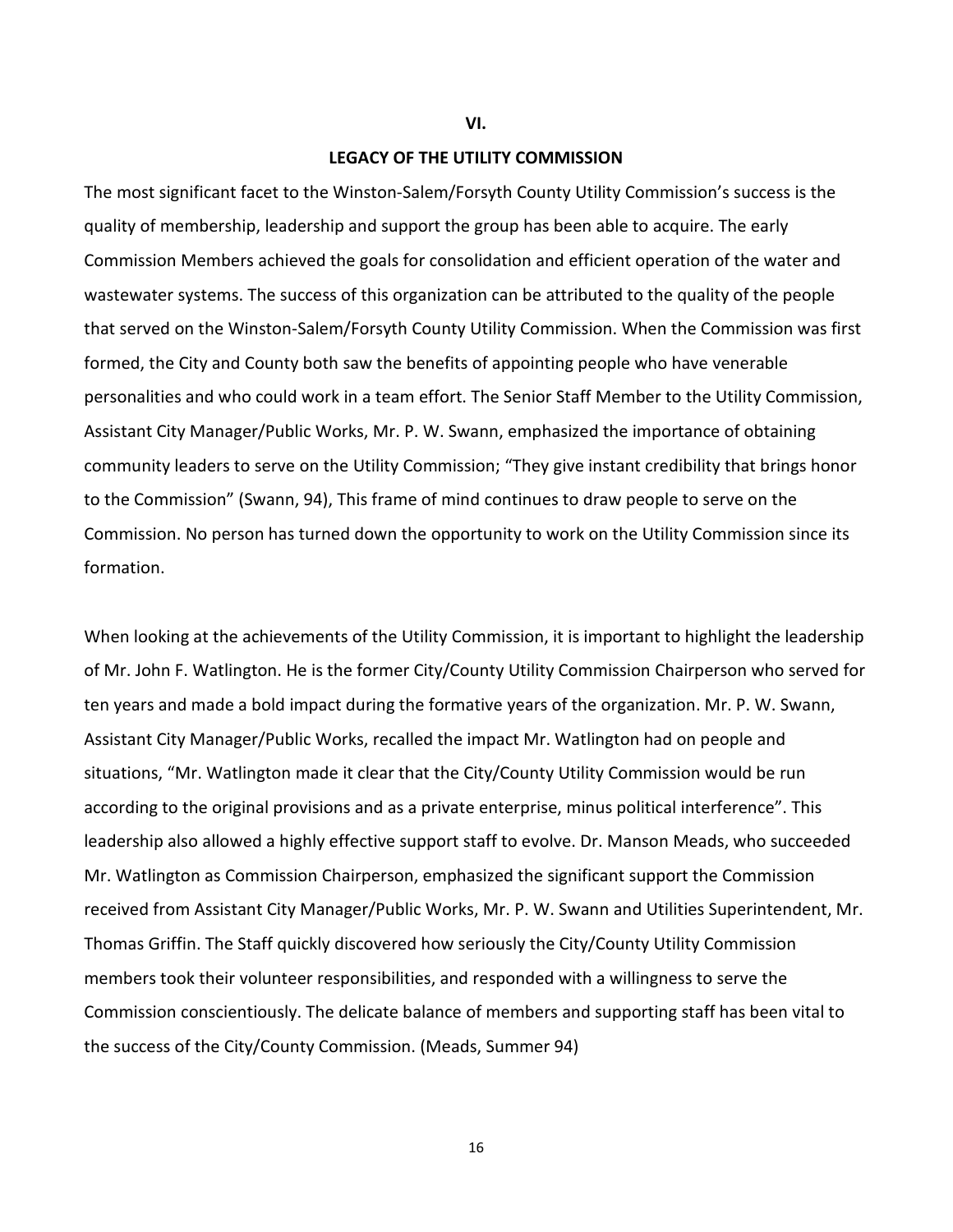# **FINANCIAL SUCCESSES**

No review of the Winston-Salem/Forsyth Utility Commission would be complete without examination of its financial success. Because the Utilities Department was to be operated as an enterprise fund, shrewd business people needed to serve on the Commission (See Graphs 1, 2 and 3).



Graph 1



Graph 2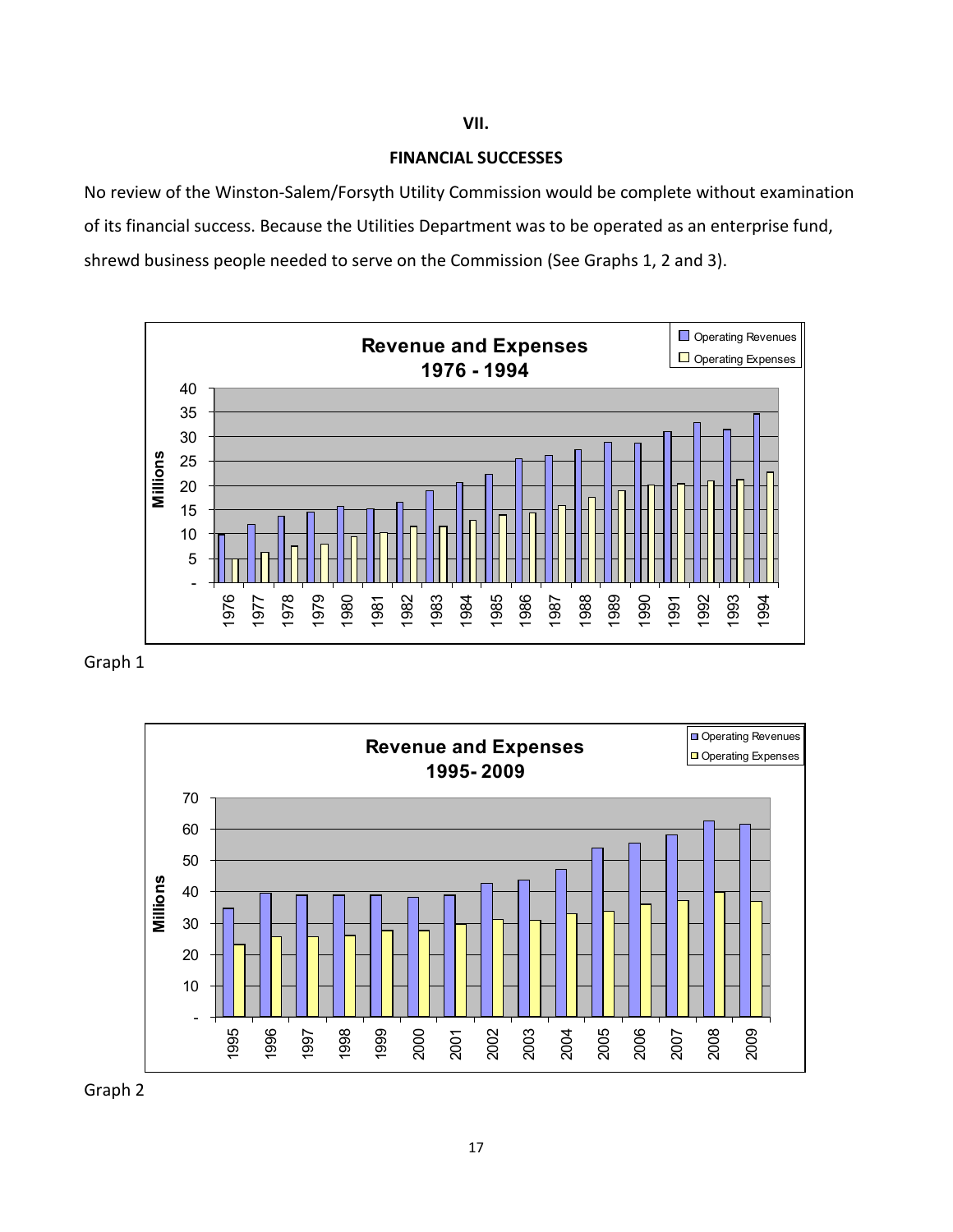

One should not neglect the financial gains the management of the Winston-Salem/Forsyth County Utility Commission brought to the Piedmont. The Winston-Salem/Forsyth County area, with its abundant water and wastewater resources, is held in high regards throughout the State of North Carolina as an example of prudent, long-range planning coupled with strong financial principles.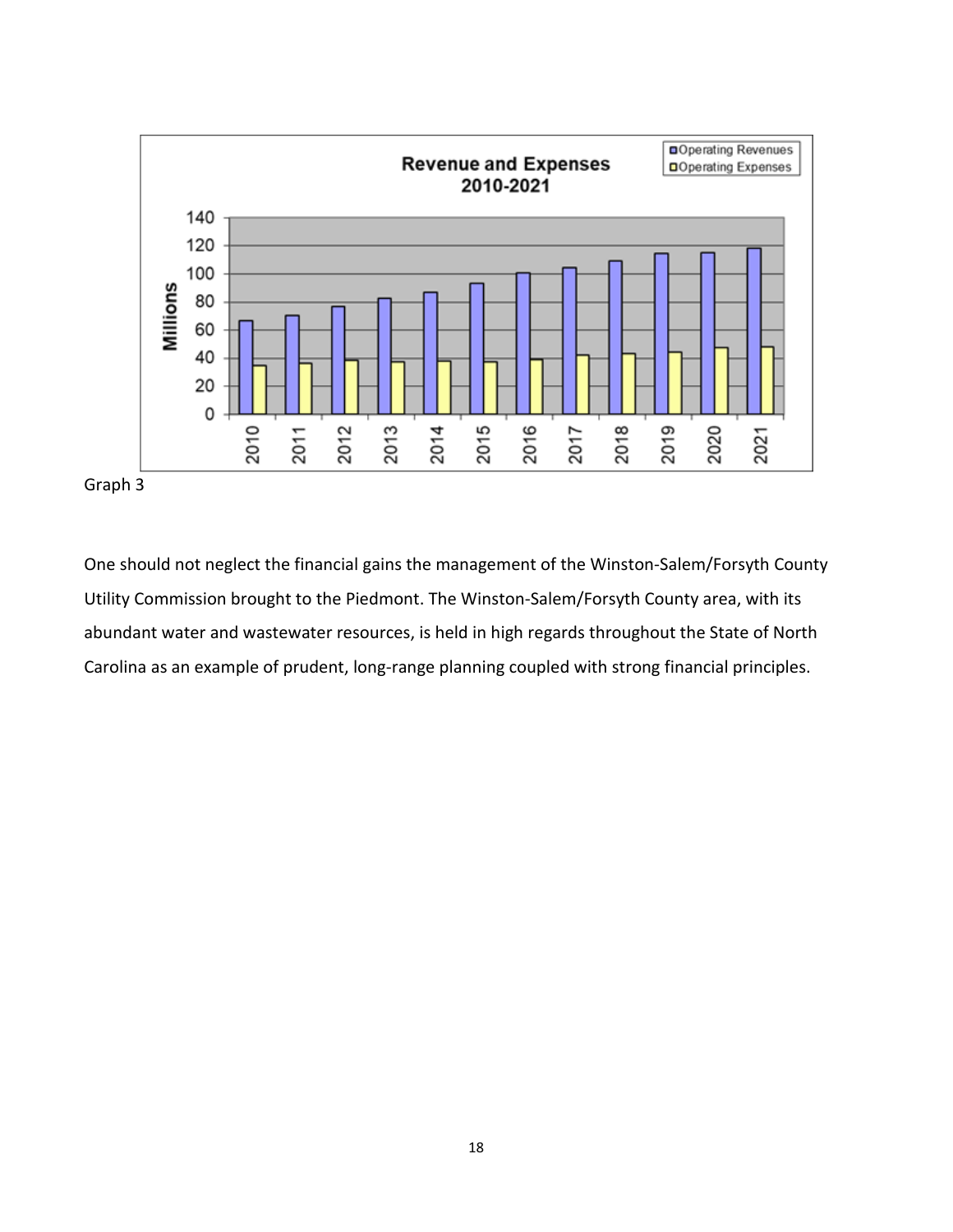# **VIII.**

# **FUTURE PLANS**

The Winston-Salem/Forsyth County Utility Commission has long had the reputation as an efficient operation with a long-range vision. Future plans for the water and wastewater system include maintaining a competitive water rate in the state, sustaining the goal of providing the best possible service to its more than 370,000 customers and continued investment in the critical infrastructure of water and sewer lines and treatment plant facilities.

The solid waste disposal program has sufficient capacity to meet the community's solid waste management needs well into the future. The program must find ways to meet the challenges of funding its core responsibilities and continuing to provide excellent management oversight into the valuable waste reduction and recycling programs needed to ensure sustainability of the regions waste management assets.

# **IX.**

# **CONCLUSION**

The Winston-Salem/Forsyth County Utility Commission has become synonymous with success. The respect the members and supporting staff have earned is based on professionalism and hard work. The best way to summarize the mission of the Winston-Salem/Forsyth County Utility Commission is found in a speech given by Dr. Manson Meads, who served as Commission Chairperson from 1986-1990. He writes:

"First, that, as the utilities system is self-financing, it must be operated as a business with commensurate authority and public accountability, but freed as much as possible from political winds; Second, that it would serve the needs of all of its customers (municipal, corporate, business and individuals) in an equitable and sensitive manner; Third, that it would maintain sound professional management that would seek to give high quality service at the lowest possible cost; Fourth, that it would be proactive in planning and action in anticipation of future needs." (Meads, Summer 94)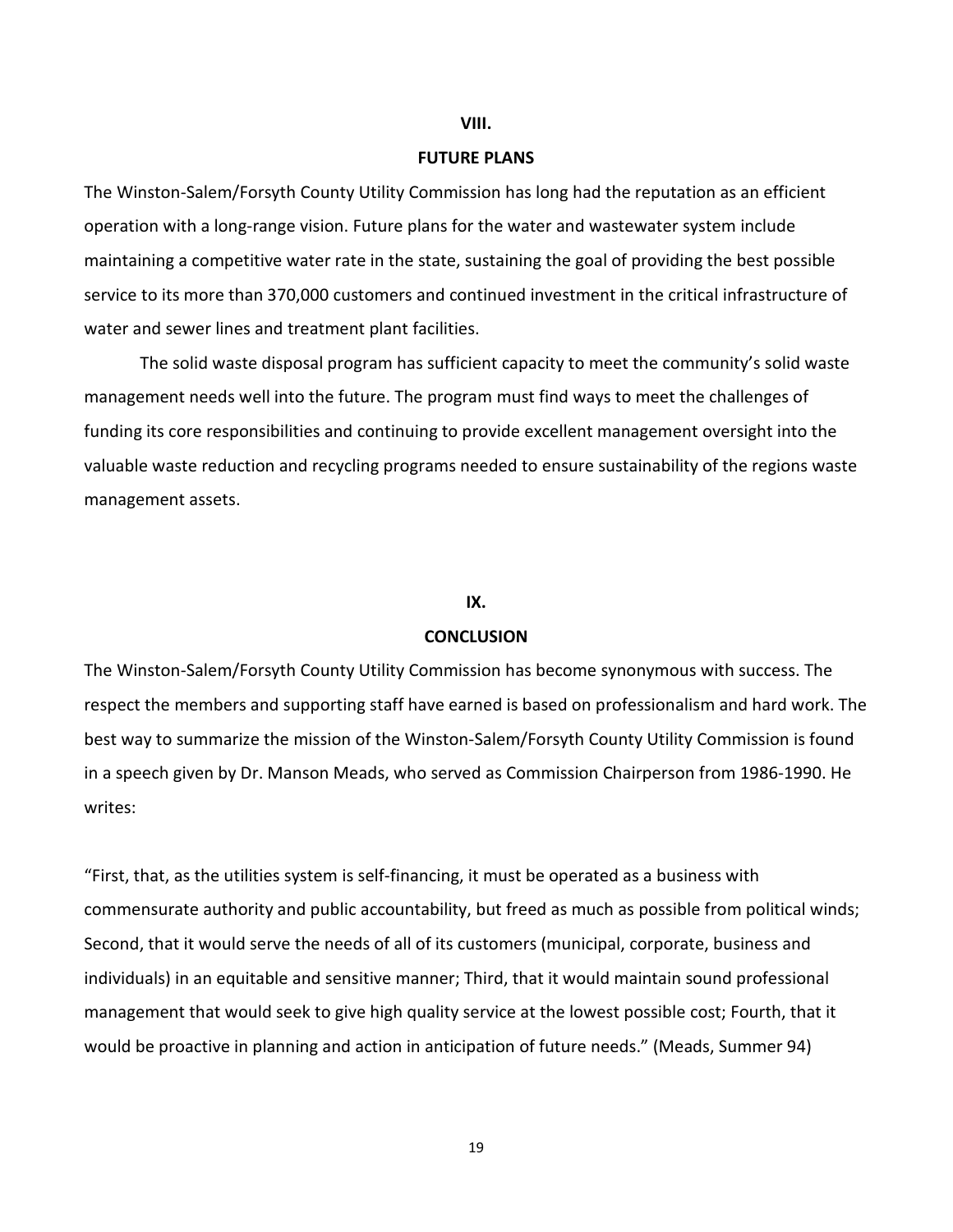# **X. APPENDIX**

# **WINSTON-SALEM/FORSYTH COUNTY UTILITY COMMISSION MEMBERS – FORMER & PRESENT**

Toyoko "Toy" Beaty (2005 -2014) Bernard L. Beatty (1979-1985) John B. Brady (1986-Present) Herbert K, Brenner (1984-1989) Curtis W. Carpenter (2002-2004) F. Hudnall Christopher (1986-1991) G. S. "Sol" Coltrane (1976) Charles A. Coone (2000-2004) Jack L. Covington (1976-1984) *L. Wesley Curtis, Jr. (2014-Present) Harold E. Day (2014-Present) Harold Eustache (2022-Present)* Thomas H. Davis (1976-1985) Brenda B. Diggs (1990-1999) Carmen Elijah (1983-1988) Jack D. Fernery (1976-1979 Lyons Gray (1985-95 and 2002-2005) *Tom Griffin (2014-Present)* Willie E. Grissom (1976-1984 and 1988-1998) J. Andrew Hancock (1996-2006) *Yvonne H. Hines (2017-Present)* William D. Hobbs (1976-1983) Harold R. Holmes (2007-2017) *Hugh W. Jernigan (2018-Present)* Charles Douglas Jewell, II (2010-2015)

Janeen Lalik (2009-2011) George L. Little, Jr. (1995-2005) *Duane Long (2015-Present)* James E. Lowe (2004-2014) Martha Lowrance (1976-1983) Paul S. McGill (2003-2018) Manson Meads, M.D. (1983-1986) L. Homer Moeller (1990-1996) David Neill (2006-2009) Robert L. Neill (1981-1986) R. Allen Osborne, Jr. (1982-1992) *D. Christopher Parker (2014-Present)* Stephen D. Poe (1996-2006) Joe L. Pinnix, Sr. (1976-1982) John A. Redding, Sr. (1992-2002) James Ruffin (2015-2020) Melvin J. Scales (1998-2003) William H. J. Schultz (1976-1981) James C. Schupp (1995-1998) Al H. Seymour (2006-2016) Stephen M. Shelton (2005-2012) G. Dee Smith (1982-1987) Flake F. Steele, Jr. (1976-1982) Donald R. Stewart (2003-2008 and 2016-2021) J. Hill Stockton (1999-2004 and 2005-2015)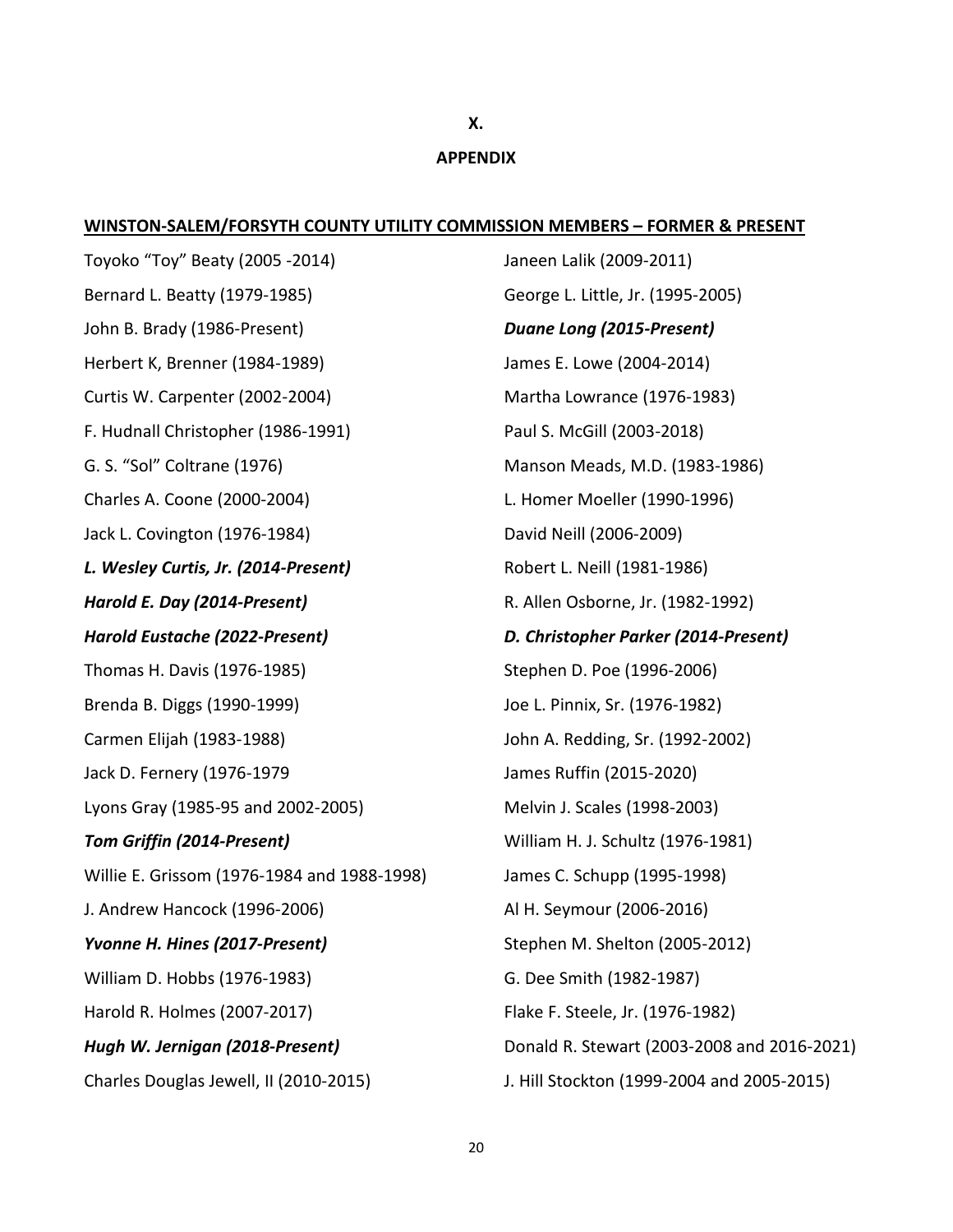Richard Stockton (1985-1995) Paschal "Pat" W. Swann (1997-2007) Raymond D. Thomas (1998-2010) Isaiah Tidwell (1984-1994) *Randall S. Tuttle (2008-Present)* Leonard E. Warner (1976-1986)

Claudette Weston (1986-1998) Paul M. Wiles (1989-1999) A. Tab Williams (1987-1997) *Charles Wilson (2020-Present)* L. C. Woolard, Sr. (1998) *Allan Younger (2018-Present)*

# **CHAIRS – FORMER & PRESENT**

John F. Watlington, Jr. (1976-1986) Manson Meads, M. D. (1986-1990) Christopher J. Chapman (1990-1998) J. Hugh Wright (1998-2007) Paschal "Pat" W. Swann (2007-2009) David Neill (2009-2017) *Randall S. Tuttle (2017-Present)*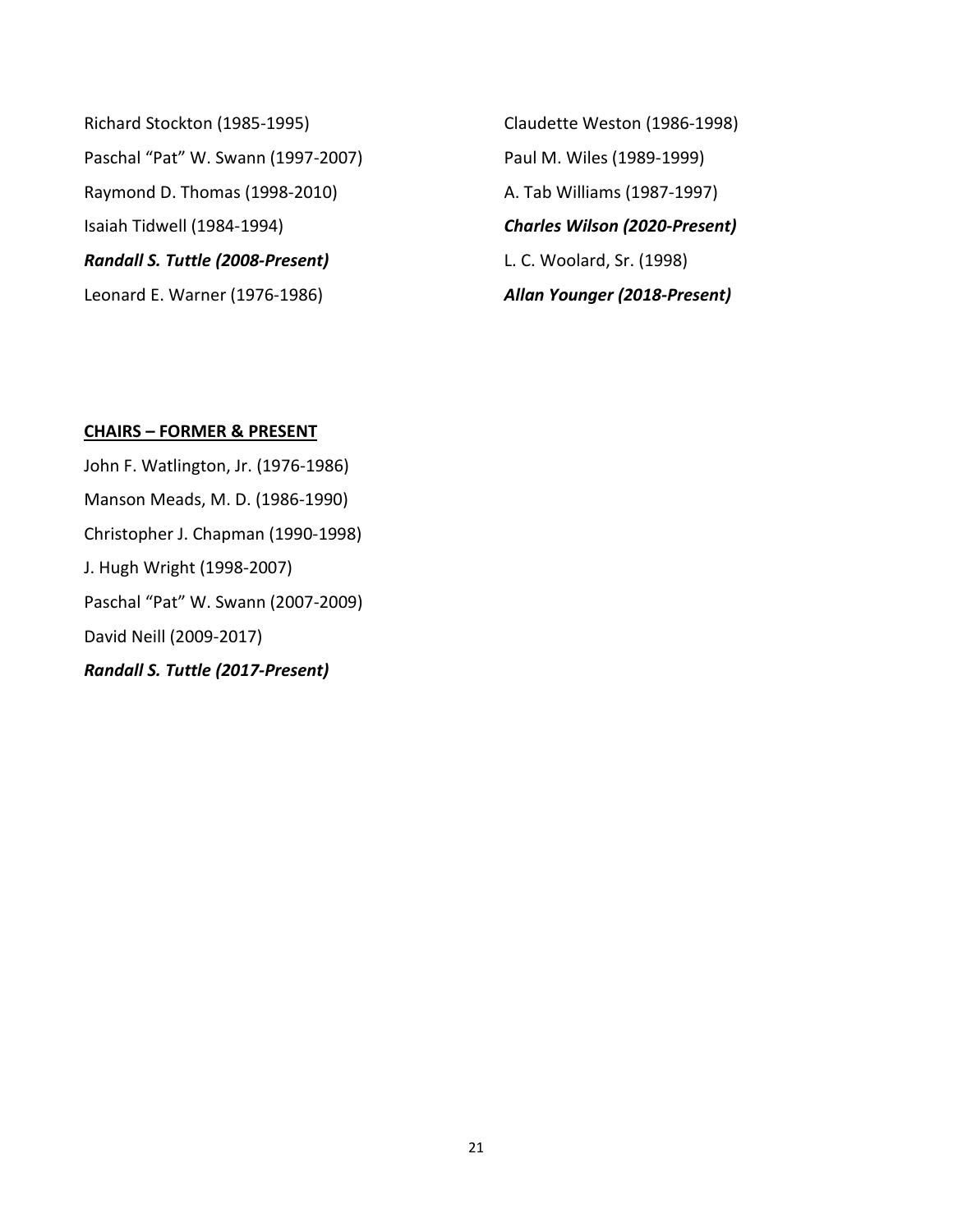# **XI.**

## **BIBLIOGRAPHY**

- City Secretary's Office, City/County Utility Commission Minutes, Vol. 1, City/County Utility Commission, Winston-Salem, NC, pp.1-35.
- City/County Utility Commission Administration Staff, Personal Interviews, Summer 1994.
- Finance Department, Annual Reports, City of Winston-Salem, NC, 1973-1993.
- Hoar, Stephen, "Hauser To Head Study Of Water-Sewer Move, Winston-Salem Journal, December 4, 1973.
- Hoar, Stephen, "More Water Bonds Urged", The Winston-Salem Journal, December 8, 1977.
- Hoar, Stephen, "The Race Is On For Sewerage Improvement Funds", The Winston-Salem Journal, February 24, 1981.
- Hoar, Stephen, "Water Sewer Study Names 7<sup>th</sup> Member", The Winston-Salem Journal, November 30, 1973.
- Hoar, Stephen, "Water Sewer Study Starts Friday", The Winston-Salem Journal, November 29, 1973.
- Hoar, Stephen and Paul Slater, "Mayors Vote Clinches Deal", The Sentinel, April 21, 1976.
- Hobbs, William, Personal Interview, Summer 1994.
- Meads, Manson Dr., Personal Interview, Summer 1994.
- Neilson, R. W., History of Government; City of Winston-Salem, NC: All American City, 1766-Bicentennial-1966, Vol.1 p.35.
- Perry, Rachel, "County Has Model Water-Sewer System After 10 Years' Development". The Winston-Salem Journal, March 9, 1986.
- Philip, Benbow A., A Historical Account of the Water Supply Systems of Salem And Winston 1752 to 1913 and of Winston-Salem, NC 1913 to 1960, Unknown: Winston-Salem, 1943, pp. 1-22.

Piatt & Davis and Associates, Study For the County ff Forsyth, NC Concerning Water